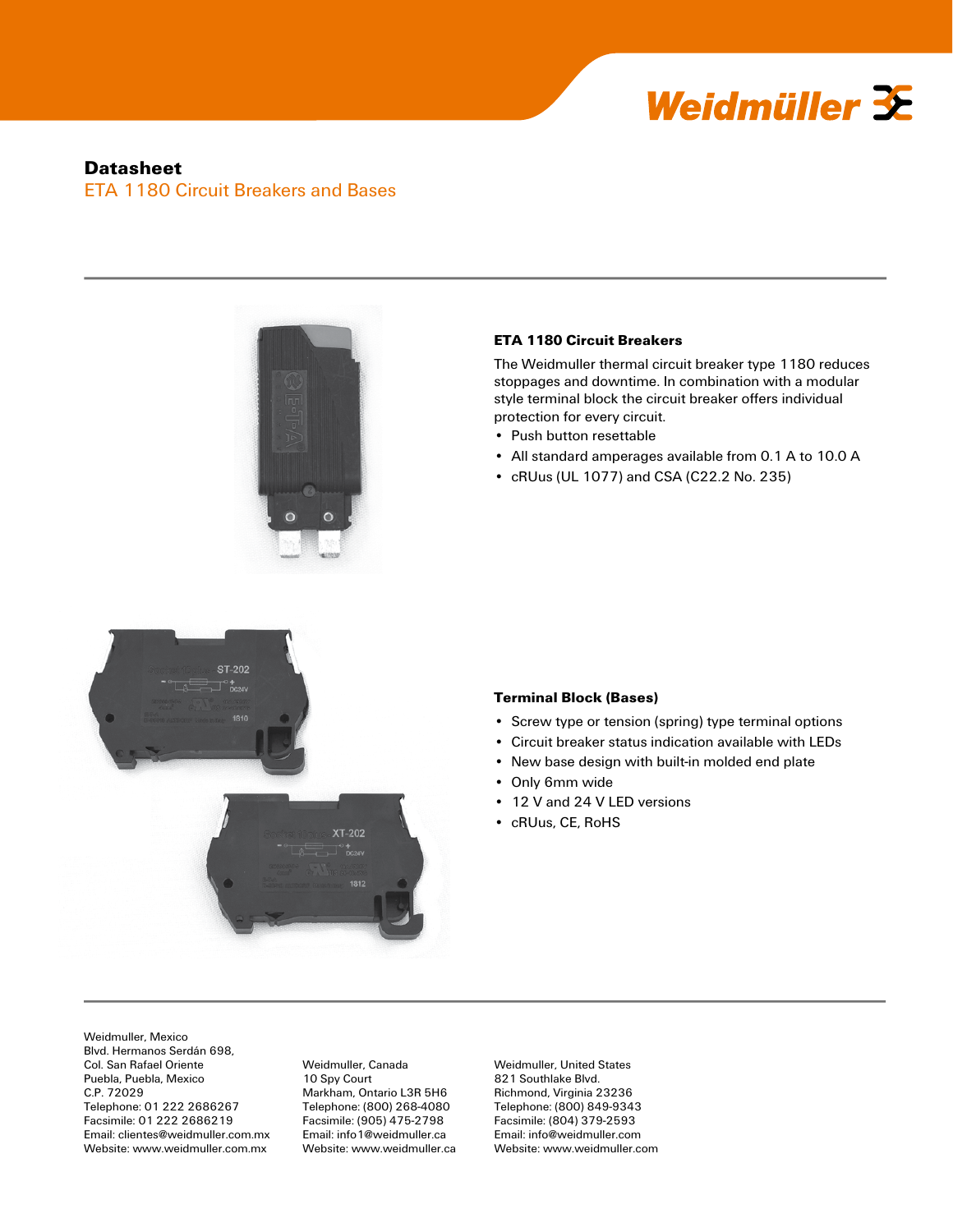# **Thermal Overcurrent Circuit Breaker**



## **Technical Data**

| <b>General Data</b>                              |                                           |                                                |                |                              |                                                        |         |  |
|--------------------------------------------------|-------------------------------------------|------------------------------------------------|----------------|------------------------------|--------------------------------------------------------|---------|--|
| Voltage rating                                   |                                           | AC 250 V; DC 65 V                              |                |                              | UL, UL Canada: AC 250 V; DC 72 V                       |         |  |
| <b>Current ratings</b>                           | 0.110A                                    |                                                |                |                              |                                                        |         |  |
|                                                  |                                           | 6,000 operations at 1 x $I_N$ (low-inductance) |                |                              | 3,000 operations at 1 x $I_{N}$ (inductive)            |         |  |
| <b>Typical life</b>                              | 500 operations at 2 x $I_{N}$ (inductive) |                                                |                |                              |                                                        |         |  |
| Ambient temperature                              | $-20+60°C$ (T 60) $-4+140°F$              |                                                |                |                              |                                                        |         |  |
| Insulation co-ordination (IEC 60664 and 60664 A) | rated impulse withstand voltage           |                                                |                |                              | reinforced insulation in operating area                |         |  |
|                                                  | pollution degree                          | $\overline{2}$                                 |                |                              |                                                        |         |  |
| Dielectric strength (IEC 60664 and 60664A)       | test voltage                              |                                                | operating area | AC 3,000V                    | installation area AC 1,500 V                           |         |  |
|                                                  | Insulation resistance                     |                                                |                | $>$ 100 M $\Omega$ (DC 500V) |                                                        |         |  |
|                                                  | 0.15A                                     | $6 \times I_N$                                 | AC 250 V       | DC 65 V                      |                                                        |         |  |
|                                                  | 6 10A                                     | $8 \times I_N$                                 | AC 250 V       | DC 65 V                      |                                                        |         |  |
| Interrupting capacity I <sub>cn</sub>            | 0.10.7A                                   | $25 \times I_{N}$                              |                | <b>DC 30 V</b>               |                                                        |         |  |
|                                                  | 0.8 6A                                    | $10xI_N$                                       |                | <b>DC 30 V</b>               |                                                        |         |  |
|                                                  | 710A                                      | $20xI_{N}$                                     |                | <b>DC 30 V</b>               |                                                        |         |  |
| Interrupting capacity (UL 1077)                  | AC 250 V                                  |                                                | 2.000 A        |                              | <b>DC 72 V</b>                                         | 2.000 A |  |
| Degree of protection (IEC 60529 / DIN 40050)     | operating area                            |                                                | <b>IP40</b>    |                              | terminal area                                          | IP00    |  |
| Vibration without terminal block                 |                                           | 5 g (57-500 Hz) ± 0.38mm (10-57 Hz) to IEC     |                |                              | 60068-2-6, test Fc, 10 freq. cycles/axis & to EN 50155 |         |  |
| Shock without terminal block                     | 25 g (11 ms)                              |                                                |                |                              | to IEC 60068-2-27, test Ea                             |         |  |
| Corrosion                                        |                                           | 96 hours at 5% salt mist                       |                |                              | to IEC 60068-2-11, test Ka                             |         |  |
| Humidity                                         | 240 hours at 95% RH                       |                                                |                |                              | to IEC 60068-2-78, test Cab                            |         |  |
| Mass                                             | approx. 15 g                              |                                                |                |                              |                                                        |         |  |
| <b>Approvals</b>                                 |                                           |                                                |                |                              |                                                        |         |  |
| Authority                                        | Standard                                  |                                                | Rated voltage  |                              |                                                        |         |  |
|                                                  |                                           |                                                | AC 250 V       |                              |                                                        |         |  |
| VDE                                              | <b>IEC/EN 60934</b>                       |                                                | <b>DC 65 V</b> |                              |                                                        |         |  |
|                                                  | <b>UL 1077</b>                            |                                                | AC 250 V       |                              |                                                        |         |  |
| UL file E67320                                   | C22.2 No 235                              |                                                | <b>DC 72 V</b> |                              |                                                        |         |  |
|                                                  |                                           |                                                | AC 250 V       |                              |                                                        |         |  |
| CSA file 165971                                  |                                           | C22.2 No 235                                   |                |                              |                                                        |         |  |
| <b>Note</b>                                      |                                           |                                                |                |                              |                                                        |         |  |
|                                                  |                                           |                                                |                |                              |                                                        |         |  |

# **Ordering Data**

| <b>Description</b> | Part No.   |
|--------------------|------------|
| ETA 1180 01 0.10A  | 1278840000 |
| ETA 1180 01 0.20A  | 1278850000 |
| ETA 1180 01 0.25A  | 1278860000 |
| ETA 1180 01 0.30A  | 1278870000 |
| ETA 1180 01 0.40A  | 1278880000 |
| ETA 1180 01 0.50A  | 1278910000 |
| ETA 1180 01 0.60A  | 1278920000 |
| <b>Note</b>        |            |

| AC 250 V: DC 65 V                              |                  |                |                              |  |  |
|------------------------------------------------|------------------|----------------|------------------------------|--|--|
| 0.110A                                         |                  |                |                              |  |  |
| 6,000 operations at 1 x $I_N$ (low-inductance) |                  |                |                              |  |  |
| 500 operations at 2 x $I_N$ (inductive)        |                  |                |                              |  |  |
| -20 +60°C (T 60) -4 +140°F                     |                  |                |                              |  |  |
| rated impulse withstand voltage                |                  |                | 2.5 kV                       |  |  |
| pollution degree                               |                  |                | 2                            |  |  |
| test voltage                                   |                  | operating area | AC 3,000V                    |  |  |
| Insulation resistance                          |                  |                | $>$ 100 M $\Omega$ (DC 500V) |  |  |
| 0.15A                                          | $6 \times I_{N}$ | AC 250 V       | DC 65 V                      |  |  |
| 610A                                           | $8 \times I_N$   | AC 250 V       | DC 65 V                      |  |  |
| 0.10.7A                                        | $25 \times I_N$  |                | DC 30 V                      |  |  |
| 0.86A                                          | $10 \times I_N$  |                | DC 30 V                      |  |  |
| $7 - 10A$                                      | $20 \times I_N$  |                | DC 30 V                      |  |  |
| AC 250 V                                       | 2,000 A          |                |                              |  |  |
| operating area                                 |                  | <b>IP40</b>    |                              |  |  |
| 5 g (57-500 Hz) ± 0.38mm (10-57 Hz) to IEC     |                  |                |                              |  |  |
| 25 g (11 ms)                                   |                  |                |                              |  |  |
| 96 hours at 5% salt mist                       |                  |                |                              |  |  |
| 240 hours at 95% RH                            |                  |                |                              |  |  |
| approx. 15 g                                   |                  |                |                              |  |  |
|                                                |                  |                |                              |  |  |
| Standard                                       |                  | Rated voltage  |                              |  |  |
| <b>IEC/EN 60934</b>                            |                  | AC 250 V       |                              |  |  |
|                                                |                  | DC 65 V        |                              |  |  |
| UL 1077                                        |                  | AC 250 V       |                              |  |  |
| C22.2 No 235                                   |                  | DC 72 V        |                              |  |  |
| C22.2 No 235                                   |                  | AC 250 V       |                              |  |  |
|                                                |                  | DC 72 V        |                              |  |  |

| $\sim$            |            |                    |            |                    |            |
|-------------------|------------|--------------------|------------|--------------------|------------|
| Description       | Part No.   | <b>Description</b> | Part No.   | <b>Description</b> | Part No.   |
| ETA 1180 01 0.10A | 1278840000 | ETA 1180 01 0.70A  | 1278930000 | ETA 1180 01 3.50A  | 1279010000 |
| ETA 1180 01 0.20A | 1278850000 | ETA 1180 01 0.80A  | 1278940000 | ETA 1180 01 4.00A  | 1279020000 |
| ETA 1180 01 0.25A | 1278860000 | ETA 1180 01 1.00A  | 1278950000 | ETA 1180 01 5.00A  | 1279030000 |
| ETA 1180 01 0.30A | 1278870000 | ETA 1180 01 1.50A  | 1278960000 | ETA 1180 01 6.00A  | 1279040000 |
| ETA 1180 01 0.40A | 1278880000 | ETA 1180 01 2.00A  | 1278970000 | ETA 1180 01 7.00A  | 1279050000 |
| ETA 1180 01 0.50A | 1278910000 | ETA 1180 01 2.50A  | 1278980000 | ETA 1180 01 8.00A  | 1279060000 |
| ETA 1180 01 0.60A | 1278920000 | ETA 1180 01 3.00A  | 1278990000 | ETA 1180 01 10.0A  | 1279070000 |
| Note              |            |                    |            |                    |            |

| UL, UL Canada: AC 250 V; DC 72 V            |                                                        |
|---------------------------------------------|--------------------------------------------------------|
|                                             |                                                        |
| 3,000 operations at 1 x $I_{N}$ (inductive) |                                                        |
|                                             |                                                        |
|                                             |                                                        |
| reinforced insulation in operating area     |                                                        |
|                                             |                                                        |
| installation area AC 1,500 V                |                                                        |
|                                             |                                                        |
|                                             |                                                        |
|                                             |                                                        |
|                                             |                                                        |
|                                             |                                                        |
|                                             |                                                        |
| DC 72 V                                     | 2,000 A                                                |
| terminal area                               | IP <sub>00</sub>                                       |
|                                             | 60068-2-6, test Fc, 10 freq. cycles/axis & to EN 50155 |
| to IEC 60068-2-27, test Ea                  |                                                        |
| to IEC 60068-2-11, test Ka                  |                                                        |
| to IEC 60068-2-78, test Cab                 |                                                        |
|                                             |                                                        |

| <b>Description</b> | Part No.   |
|--------------------|------------|
| ETA 1180 01 3.50A  | 1279010000 |
| ETA 1180 01 4.00A  | 1279020000 |
| ETA 1180 01 5.00A  | 1279030000 |
| ETA 1180 01 6.00A  | 1279040000 |
| ETA 1180 01 7.00A  | 1279050000 |
| ETA 1180 01 8.00A  | 1279060000 |
| ETA 1180 01 10.0A  | 1279070000 |
|                    |            |

×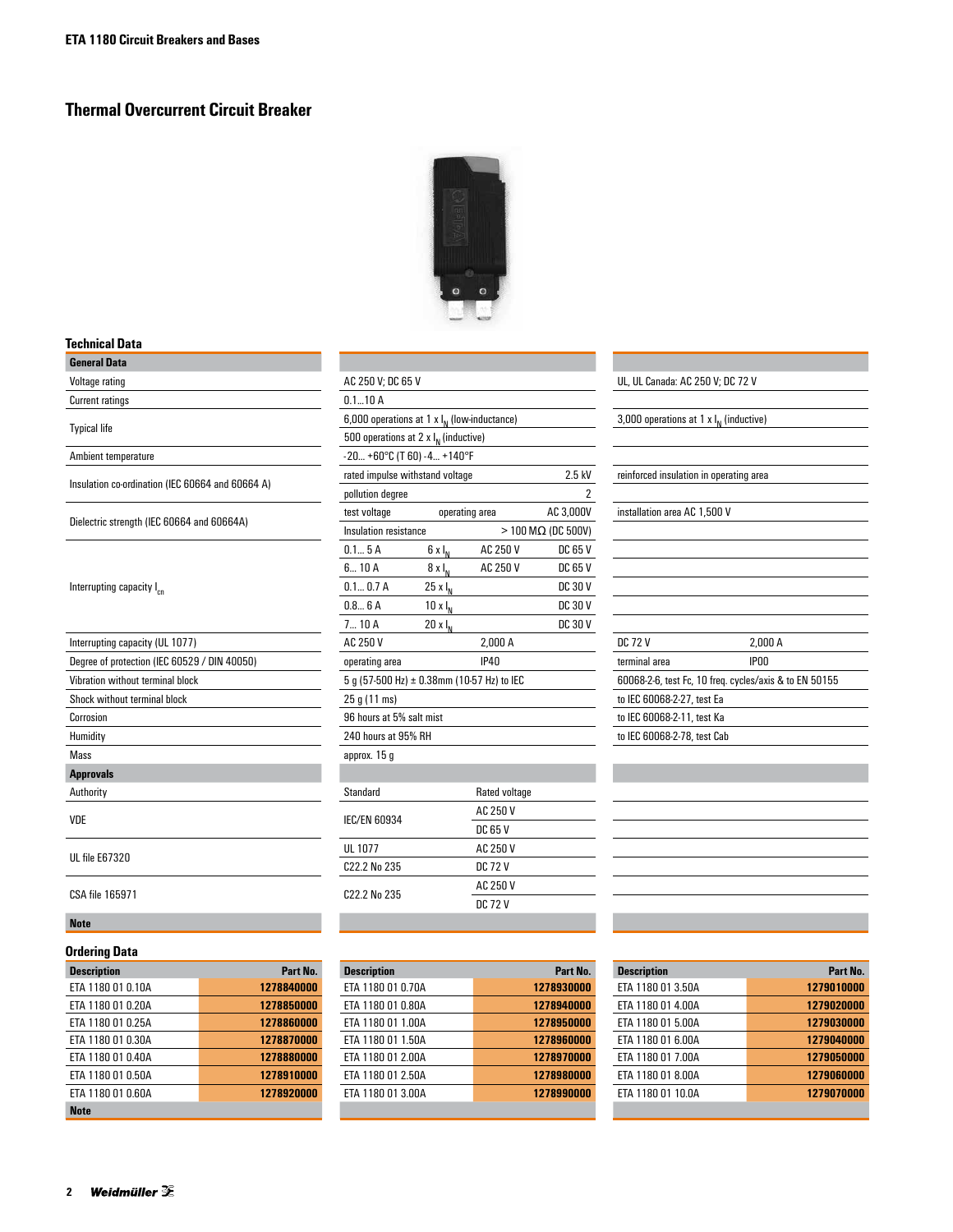

# **Dimensions Typical time/current characteristics at +23°C +73.4°F**



The time/current characteristic curve depends on the ambient temperature prevailing. In order to eliminate nuisance tripping, please multiply the circuit breaker current ratings by the derating factor shown below.

| Ambient         | ٥L | -22 | -4    | $+14$ | $+32$ |     |      | $+73.4$ $+104$ $+122$ $+140$ |      |
|-----------------|----|-----|-------|-------|-------|-----|------|------------------------------|------|
| temperature     | ٥ρ | -2በ | $-10$ |       | $+23$ | +40 | +50  | +60                          | +60  |
| Derating factor |    | 0.8 | 0.76  | 0.84  | 0.92  |     | 1.08 | 1.16                         | 1.24 |

# **Standard current ratings and typical internal resistance values**

| <b>Current rating</b><br>(A) | <b>Internal resistance</b><br>$(\Omega)$ | <b>Current rating</b><br>(A) | <b>Internal resistance</b><br>$(\Omega)$ |
|------------------------------|------------------------------------------|------------------------------|------------------------------------------|
| 0.1                          | 81                                       | $\overline{2}$               | 0.25                                     |
| 0.2                          | 22                                       | 2.5                          | 0.18                                     |
| 0.25                         | 14                                       | 3                            | 0.11                                     |
| 0.3                          | 8.7                                      | 3.5                          | 0.08                                     |
| 0.4                          | 5.5                                      | 4                            | 0.07                                     |
| 0.5                          | 3.4                                      | 5                            | $\leq 0.05$                              |
| 0.6                          | 2.5                                      | 6                            | $\leq 0.05$                              |
| 0.7                          | 1.7                                      |                              | $\leq 0.05$                              |
| 0.8                          | 1.5                                      | 8                            | $\leq 0.05$                              |
| 1                            | 0.9                                      | 10                           | $\leq 0.05$                              |
| 1.5                          | 0.4                                      |                              |                                          |